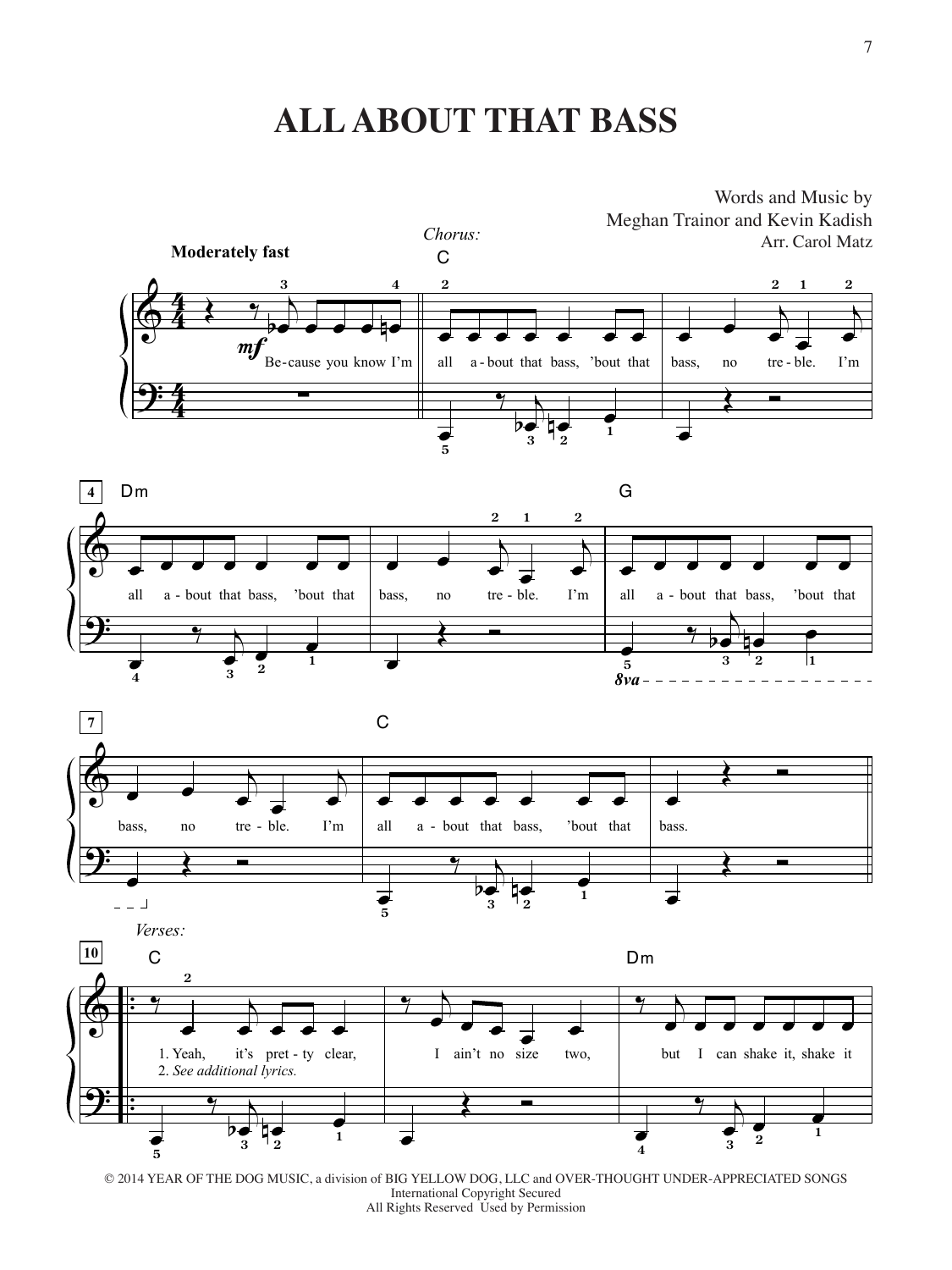## **BEST DAY OF MY LIFE**







All Rights on behalf of itself and NEEDLEDOWN PUBLISHING Administered by SONY/ATV TUNES MUSIC PUBLISHING

All Rights Reserved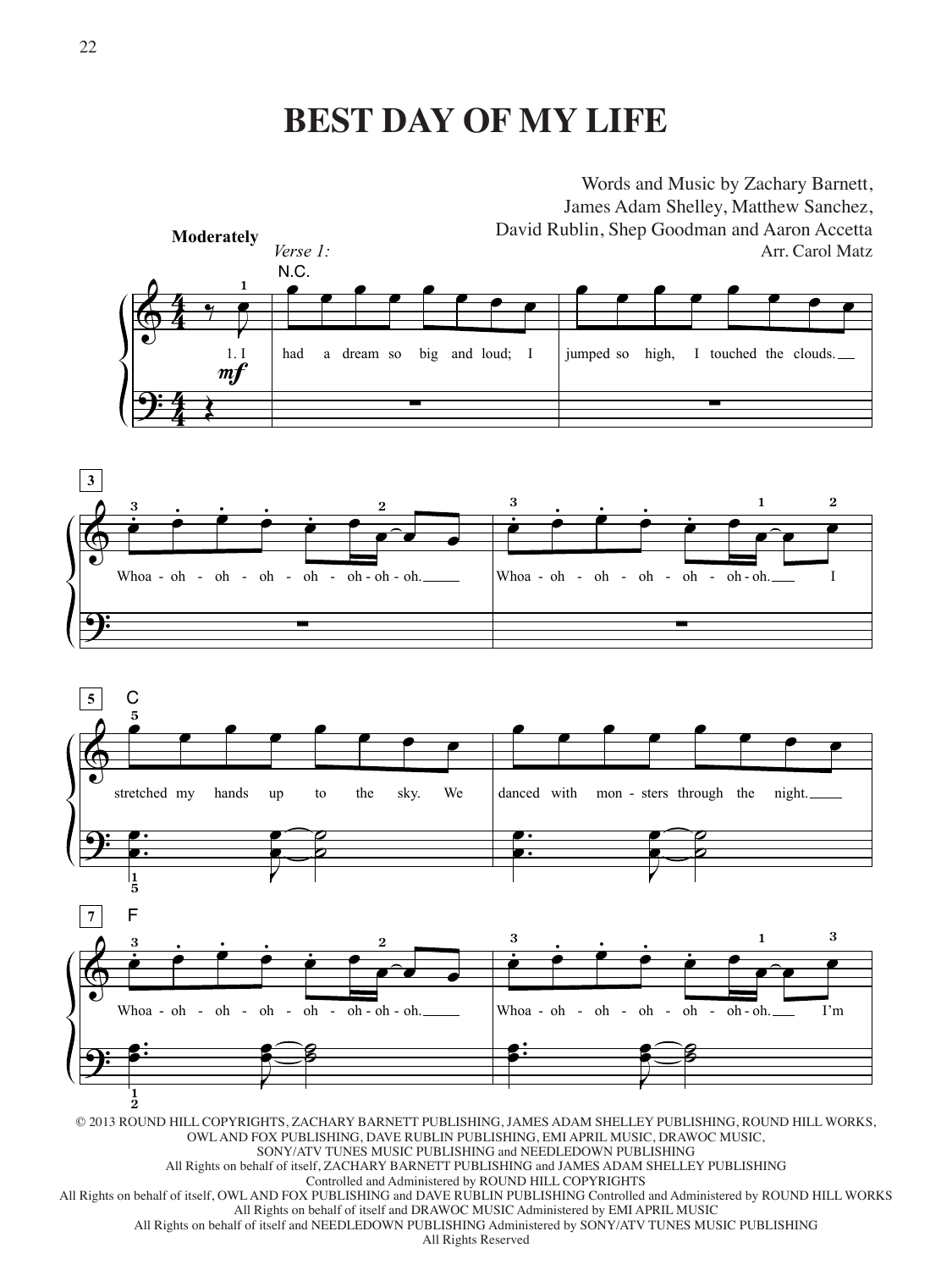## **COOL KIDS**





© 2013 WB MUSIC CORP., ECHOSMITH SONGS, REACH GLOBAL (UK) LTD., JEFFERY DAVID SONGS and CRANBERRY ROAD PUBLISHING All Rights on behalf of Itself and ECHOSMITH SONGS Administered by WB MUSIC CORP. All Rights Reserved